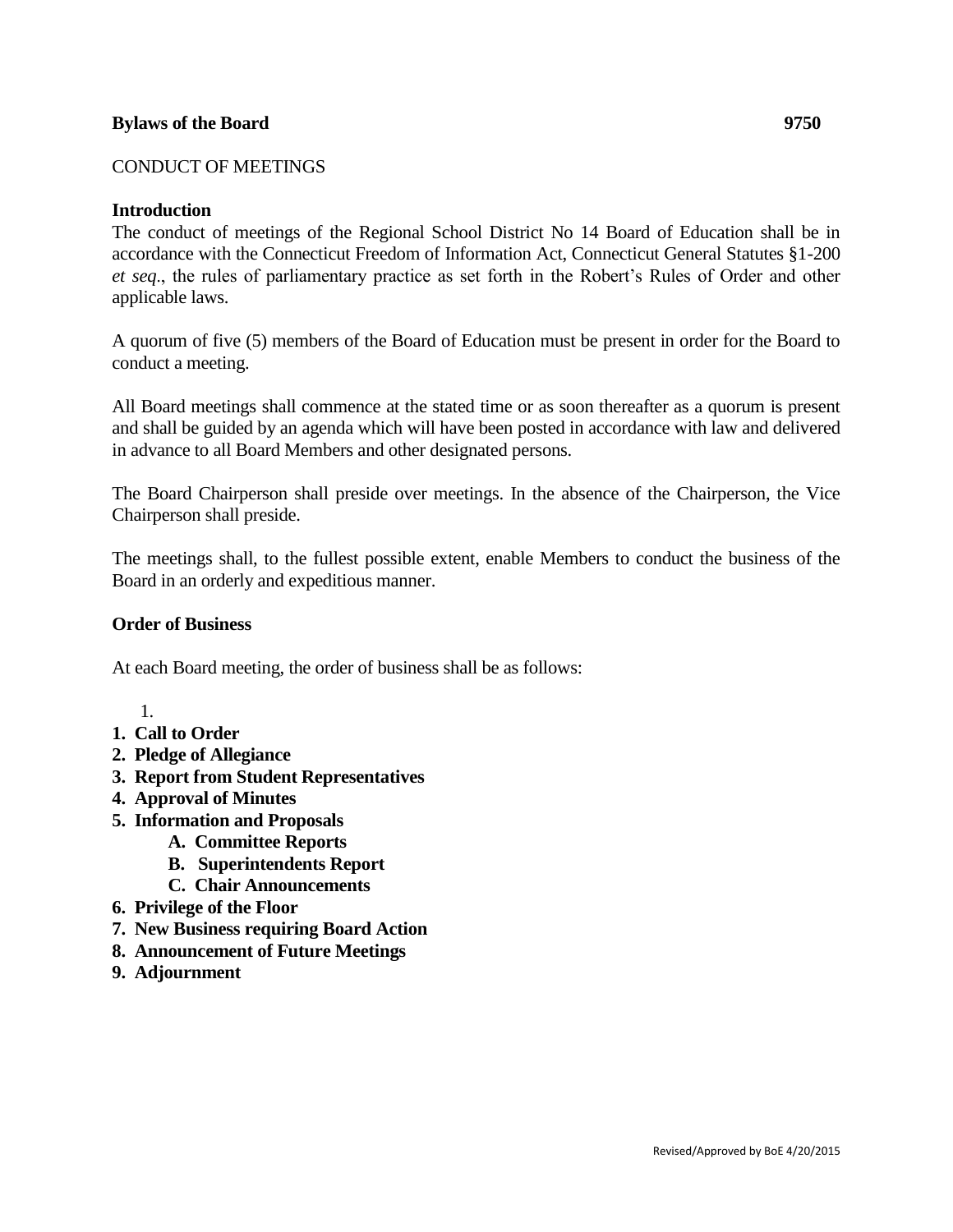# **Open to the Public**

Consistent with state law, all meetings of the Board shall be open to attendance by the public with the exception of executive sessions.

When members of the public are invited to address the Board concerning any subject that lies within its supervision, control and jurisdiction, the following provisions shall apply:

- 1. A 3 minute time limit may be allowed to each speaker with a maximum of 21 minutes per meeting being allocated for any one item. The Board may, by a majority vote, decide to cancel or adjust these time limits.
- 2. The Chairperson shall not permit actions which disrupt or interrupt the orderly conduct of the Board meeting. A willful participant in such conduct will be asked to leave the meeting of the Board. In the case of a general disturbance where order cannot be restored by the removal of individuals who are willfully interrupting the meeting, the members of the Board may order the meeting room to be cleared except for representatives of the press who have not participated in the disruption of the meeting.

## **Executive Sessions**

An executive session is a meeting (or a portion of a meeting) at which the public is excluded for one or more of the purposes permitted by The Freedom of Information Act, Connecticut General Statutes § 1-200(6). Executive sessions may be held upon a two-thirds vote of the members present and voting. The motion to enter executive session shall state the specific purpose for the executive session. Only matters that fall within the stated purpose of the executive session may be discussed in executive session. The executive session is limited to discussion only; all votes must be taken in public session.

### **Actions of the Board**

No action will be taken unless the subject acted upon was listed in the agenda posted for that meeting, except that an item of business not included on the agenda of a regular meeting may be considered and acted upon after a two-thirds vote of the members present and voting to add such business to the agenda.

The Board shall not adopt resolutions except where such adoption is required by law or where the intent of the Board is to publish a status position of the Board, as in advising the General Assembly of the Board's position on a proposed law, or commending staff members or other agencies for work well done.

## **Voting**

Unless otherwise specified, all votes of the Board will be by majority vote of those members who are present. An absentee ballot or proxy vote is not acceptable at any meeting of the Board except as required by law. A record of the votes of each member shall be reduced to writing and made